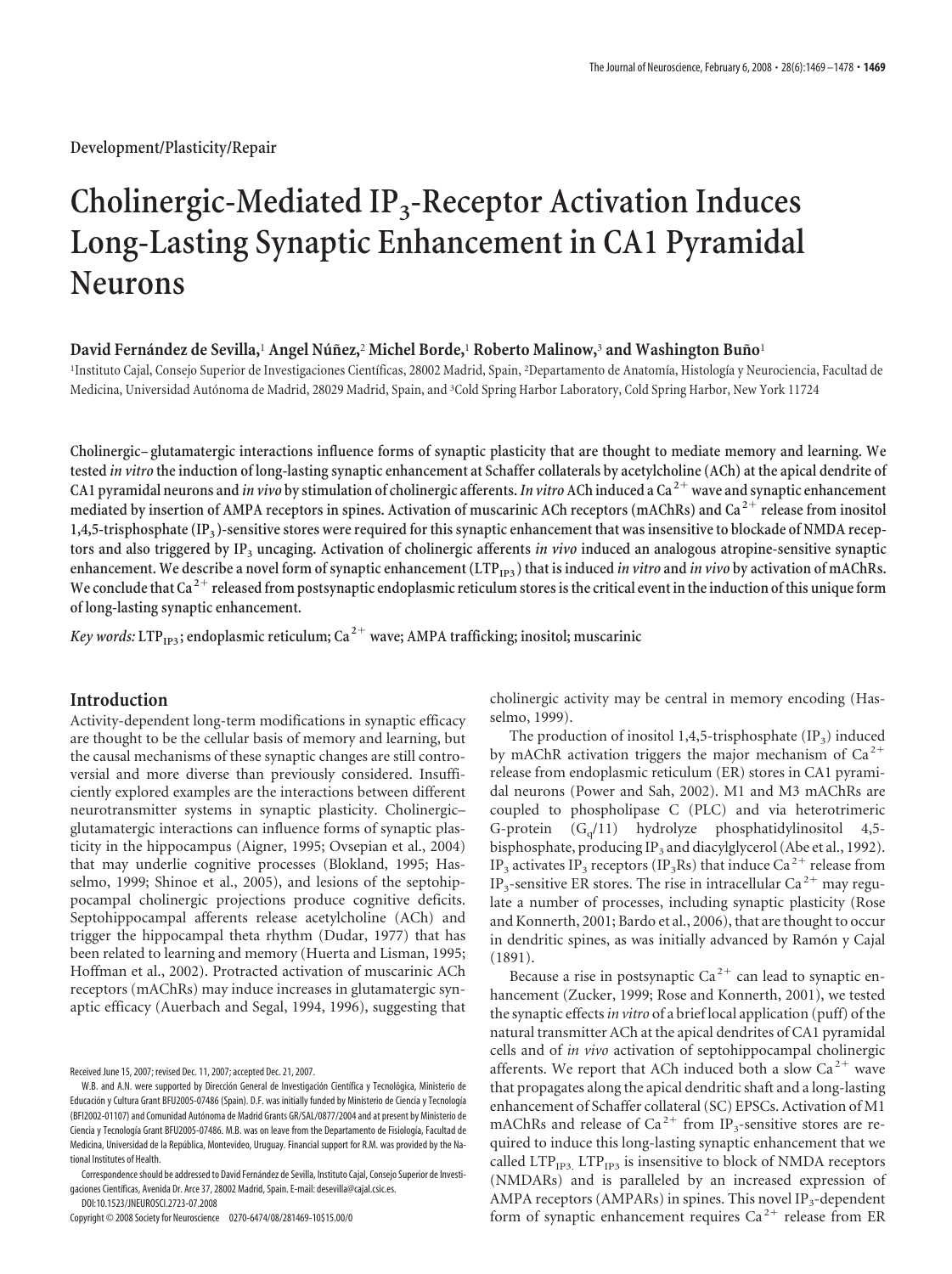stores without the need of correlated presynaptic–postsynaptic action potentials.

## **Materials and Methods**

Procedures of animal care, surgery, and slice preparation were in accordance with the guidelines laid down by the European Communities Council. The procedures will be described briefly because they have been extensively detailed previously (Borde et al., 1995; Fernandez de Sevilla and Buno, 2003).

*Slice preparation.* Young Wistar rats (14 –16 d of age) were decapitated, and the brain was removed and submerged in cold (  $\sim$  4°C) artificial CSF (ACSF; in mm: 124.00 NaCl, 2.69 KCl, 1.25 KH<sub>2</sub>PO<sub>4</sub>, 2.00 Mg<sub>2</sub>SO<sub>4</sub>, 26.00 NaHCO<sub>3</sub>, 2.00 CaCl<sub>2</sub>, and 10.00 glucose). The pH was stabilized at 7.4 by bubbling the ACSF with carbogen (95%  $O_2$ , 5%  $CO_2$ ). Picrotoxin (50  $\mu$ M) was added to the ACSF to block GABA<sub>A</sub>-mediated inhibition. In these conditions, abnormal epileptiform activity was never observed in our sample. Transverse hippocampal slices (300-350  $\mu$ m thick) were cut with a Vibratome (Pelco 3000; Pelco, St. Louis, MO) and incubated in the ACSF ( $>$ 1 h, at room temperature, 20-22°C). Slices were transferred to a 2 ml chamber fixed to an upright microscope stage (BX51WI; Olympus, Tokyo, Japan) equipped with infrared differential interference contrast video microscopy and a  $40\times$  water-immersion objective. Slices were superfused with carbogen-bubbled ACSF (2 ml/min) and maintained at room temperature. In some cases, experiments at higher temperatures in the more physiological range of 32°C were also performed. DL-2-Amino-5-phosphonovaleric acid (APV; 50  $\mu$ M), 6-cyano-7-nitroquinoxaline-2,3-dione (CNQX; 20  $\mu$ M), (+)- $\alpha$ -methyl-4-carboxyphenylglycine (MCPG; 1 mM), atropine (0.3  $\mu$ M), pirenzepine (75 nM), methoctramine  $(1 \mu M)$ , methyllycaconitine (MLA; 0.1  $\mu$ M; in some cases, higher doses of MLA, up to 125  $\mu$ M, were used), thapsigargin (1  $\mu$ M), and tetrodotoxin (TTX; 100 nM) were added to the ACSF as needed. Thapsigargin was dissolved in DMSO (0.01%). DMSO at the final concentrations used had no effects on synaptic responses or postsynaptic conductances  $(n = 3)$ .

*Recordings and analysis.* Whole-cell recordings from soma of CA1 pyramidal cells were performed with patch pipettes  $(4-8 \text{ M}\Omega)$  filled with an internal solution that contained (in mm)  $135$  K-MeSO<sub>4</sub>, 10 HEPES, 0.2 EGTA, 2 Na<sub>2</sub>-ATP, and 0.4 Na<sub>3</sub>-GTP, buffered to pH 7.2–7.3 with KOH. In some experiments, the intracellular solutions contained heparin (5 mg/ml), ruthenium red (400  $\mu$ <sub>M</sub>), or 1,2-bis ( $o$ -aminophenoxy) ethane-*N*,*N*,*N*,*N*-tetraacetic acid (BAPTA; 50 mM). Recordings were performed in the voltage-clamp mode using a Cornerstone PC-ONE amplifier (DAGAN, Minneapolis, MN). Pipettes were placed with a hydraulic micromanipulator (Narishige, Tokyo, Japan). The holding potential  $(V<sub>h</sub>)$  was adjusted to  $-60$  mV, and the series resistance was compensated to  $\sim$ 80%. Neurons were accepted only when the seal resistance was  $>$ 1 G $\Omega$  and the series resistance (10–20 M $\Omega$ ) did not change >10% during the experiment. Data were high-pass filtered at 3.0 kHz and sampled at 10.0 kHz, through a Digidata 1322A (Molecular Devices, Sunnyvale, CA). The pClamp programs (Molecular Devices) were used to generate stimulus timing signals and transmembrane current pulses, and to record and analyze data. EPSCs were evoked by stimulation of SC with a nichrome bipolar electrode (60  $\mu$ m diameter; tip separation,  $\sim$  100  $\mu$ m) placed in the stratum radiatum  ${\sim}100{-}200$   ${\rm \mu m}$  from the soma of the recorded neuron. A Grass S88 and SIU (Quincy, MA) generated the stimulation pulse protocols. Stimulation intensity was adjusted to evoke EPSC amplitudes between 30 and 60 pA. Brief, localized, ACh puffs (300 ms duration) were applied through a pipette (tip diameter,  $\sim$ 5  $\mu$ m) loaded with ACh (1 m<sub>M</sub>) and connected to a Picospritzer II (General Valve, Fairfield, NJ). The pipette tip was placed during the puff with a hydraulic micromanipulator (Narishige) close ( $\sim$ 20–50  $\mu$ m) to the apical dendritic shaft  $\sim$ 20  $\mu$ m from the soma of the recorded CA1 pyramidal neuron and withdrawn from the tissue immediately after the puff. Chemicals were purchased from Sigma-Aldrich Química (Madrid, Spain), Tocris Bioscience (Ellisville, MO; distributed by Biogen Científica, Madrid, Spain), and Alomone Labs (Jerusalem, Israel).

 $Ca^{2+}$  *imaging and photolysis of caged IP<sub>3</sub>.* Simultaneous electrophysiology recordings and intracellular  $Ca^{2+}$  imaging were obtained. The latter was performed by fluorescence microscopy with the  $Ca<sup>2+</sup>$  indicator fluo-3 (Invitrogen, Eugene, OR). Patch pipettes were filled with the internal solution containing  $50 - 100 \mu M$  fluo-3. Imaging experiments were performed after a 10 –15 min stabilization period that allowed the equilibration of the dye in the soma and apical dendritic shaft. Cells were illuminated during 40 ms every 200 ms at 490 nm with a monochromator (Polychrome IV; TILL Photonics, Planegg, Germany), and successive images were obtained at 5 s<sup> $-1$ </sup> with a cooled monochrome CCD camera (Cohu 4920; San Diego, CA) attached to the Olympus microscope that was equipped with a filter cube (Chroma Technology, Rockingham, VT) optimized for fluo-3. Camera control, synchronization with electrophysiological measurements, and quantitative epifluorescence measurements were made with the ImagingWorkbench software (INDEC-BioSystems, Santa Clara, CA). Changes in fluorescence signals were expressed as the proportion (percentage) of relative change in fluorescence  $(\Delta F/F_0)$ , where  $F_0$  is the prestimulus fluorescence level when the cell is at rest and  $\Delta F$  is the change in fluorescence during activity. Plots of Ca<sup>2+</sup> signal variations versus time were obtained "off-line" at specified regions of interest from stored image stacks and expressed as  $\Delta F/F_0$ . Corrections were made for indicator bleaching during trials by subtracting the signal measured under the same conditions when the cell was not stimulated. The off rate of fluo-3 is fast enough to detect  $Ca^{2+}$  decay time constants of  $\sim$  80 ms (Markram et al., 1995), which are well below those measured in our experiments. Therefore the differences in decay time course between the Ca<sup>2+</sup> signals reported in Results should reflect differences in  $Ca<sup>2+</sup>$  decay rates.

Flash photolysis of caged  $IP_3$  was performed after filling pyramidal neurons with a pipette solution that contained fluo-3 and caged  $IP<sub>3</sub>$ (Calbiochem, La Jolla, CA) at 100  $\mu$ m. The cell was illuminated with a flash unit (UV Flash II; TILL Photonics) attached to the microscope through a dual port condenser, and simultaneous electrophysiological recordings and  $Ca^{2+}$  imaging were carried out.

An average baseline of control EPSCs was obtained by repeated stimulation at 0.3 Hz, and the magnitude of the average changes in peak EPSC amplitude induced by the various procedures tested were expressed as a proportion (percentage) of the baseline control amplitude and plotted as a function of time. Statistical estimations were performed with the maximum peak EPSC values in the course of the  $LTP_{IP3}$  and when the EPSC amplitude had attained a steady state (30 min after the  $LTP_{IP3}$  induction). The presynaptic or postsynaptic origin of the changes in EPSC amplitude was estimated using the paired-pulse ratio (PPR; R2/R1), where R1 and R2 were the average peak amplitudes of the first and second EPSCs, respectively (Fernandez de Sevilla et al., 2002). Statistical analysis was performed using the Origin 7.0 program (OriginLab, Northampton, MA).

*Analysis of AMPAR trafficking.* The super-ecliptic pHluorin (SEP) coding sequence was inserted three amino acids downstream of the predicted signal peptide cleavage site of the corresponding AMPAR subunit. The red fluorescent protein (tDimer dsRed) is a fast maturing obligate dimer version of dsRed. We generated a Sindbis virus with a double promoter that drives expression of GluR-SEP and tDimer dsRed. We infected CA1 pyramidal neurons *in vivo* by injecting Wistar rats (12 d of age) with GluR1-SEP- and GluR2-SEP-expressing Sindbis viruses (both viruses also expressing tDimer dsRed) and allowed to express for 36 – 48 h. Then the animals were killed, and transverse slices were obtained as described above.

Two-photon laser-scanning microscopy high-resolution threedimensional image stacks were collected on a custom-built instrument based on a Fluoview laser-scanning microscope (Olympus America, Melville, NY). The light source was a mode-locked Ti:sapphire laser (Mira 900F; Mira, Santa Clara, CA) running at 910 nm. We used a LUMPlanFl/IR  $40\times 0.80$  numerical aperture objective. Each optical section was resampled three times and was captured every 0.5  $\mu$ m. Two full stacks were captured (at  $-10$  and 0 min) before LTP<sub>IP3</sub> induction and two more stacks at 30 and 60 min after induction of LTP.

Spines were analyzed using custom software written in MatLab (The MathWorks, Natick, MA) and identified using the tDimer channel. Rectangular regions of interest were manually positioned to fully cover each spine. Individual spines were numbered and followed in a time-lapse recording. When the identity of a protrusion was unclear (for instance, two spines appear as one), the specific spine was not included in the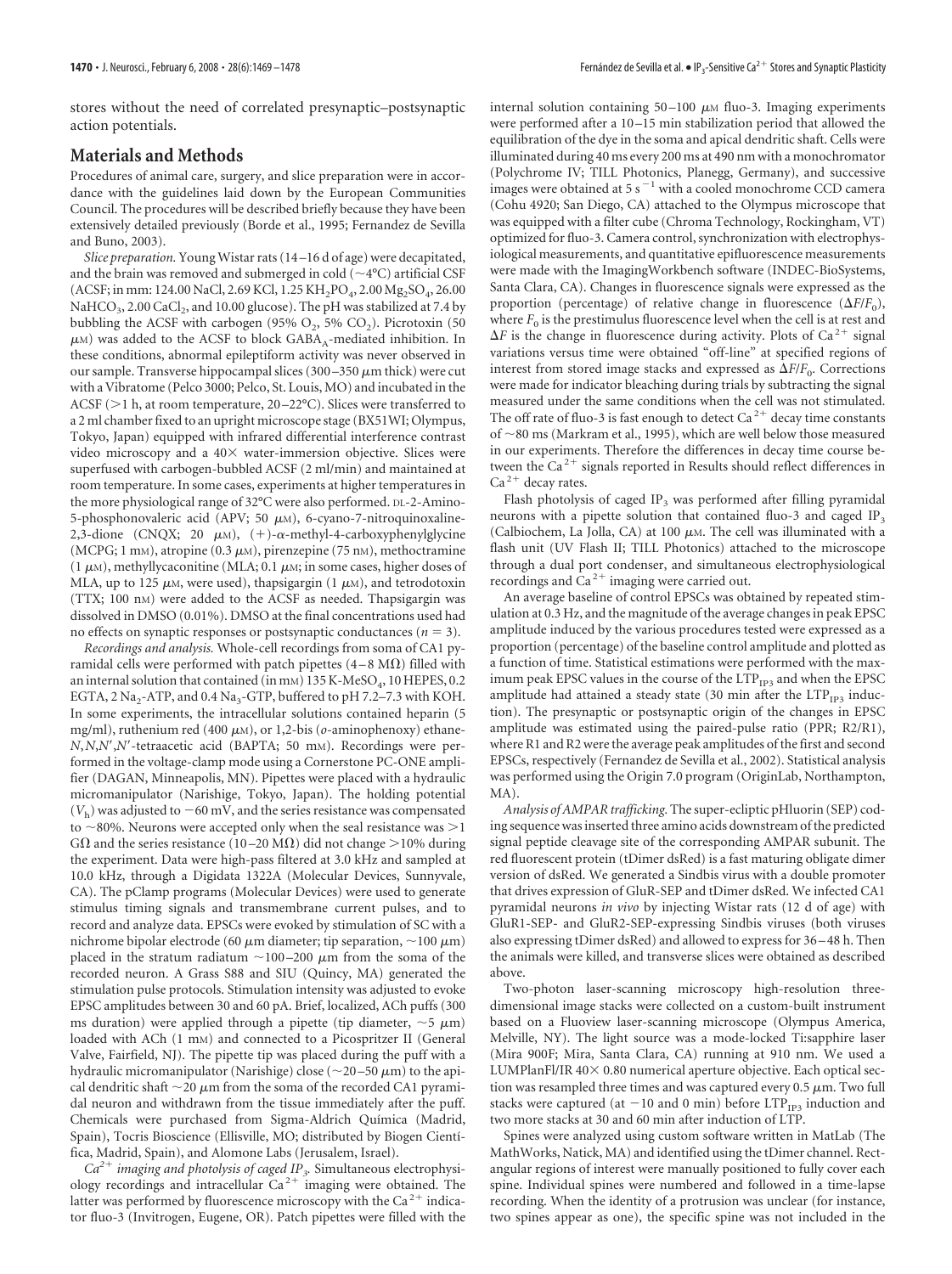analysis. In addition, no effort was made to analyze spines emerging below or above the dendrite, because the two-photon excitation laserscanning microscopy resolution of these is compromised. Dendrite regions of interest were placed at the base of each spine centered on the dendrite with approximately the same area as the corresponding spine regions of interest. Total integrated fluorescence (in arbitrary units) for both green and red channels was computed for each section in a stack. Background and spillover (from the other channel) fluorescence were subtracted to generate a background- and spillover-subtracted integrated fluorescence value for each channel as a function of depth. The potential effects of Forster resonance energy transfer (FRET) between SEP and tDimer were not compensated given the highly unlikely occurrence of FRET across a membrane between no linked fluorophores. For dendrites, the mean pixel fluorescence (rather than integrated fluorescence) was taken within these boundaries to negate any effect that alterations in the size of the selected region would have. Enrichment of receptors on spines was defined as (Spine green/Spine red)/(Dendrite green/ Dendrite red); this fluorescence ratio is used as a relative, not absolute, means of determining enrichment.

In vivo *experiments.* Data were obtained from 18 urethaneanesthetized (1.6 g/kg, i.p.) young adult Wistar rats (between 3 and 4 months of age) of either sex, weighing 180 –250 g. Animals were placed in a stereotaxic device. The body temperature was maintained at 37°C, and the end-tidal CO<sub>2</sub> concentration was monitored. Experiments were performed in accordance with the European Communities Council Directive (86/609/EEC). Extracellular recordings were with tungsten macroelectrodes (1 M $\Omega$ ) implanted in the CA1 region [anterior (A), -2.3; lateral (L), 1; vertical (V), 2.5 mm from bregma]. SC fibers were stimulated using a bipolar stainless steel stimulating electrode (0.1 mm diameter) placed in the stratum radiatum  $(A, -2.3; L, 4; V, 4 \text{ mm from})$ bregma). The medial septum  $(A, -0.2; L, 0; V, 7$  mm from bregma) was also stimulated using a similar bipolar electrode. Electrodes were placed stereotaxically according to the Paxinos and Watson (1986) atlas. Extracellular excitatory postsynaptic field potentials (fEPSPs) were recorded in the CA1 layer. fEPSPs were amplified (AC amplifier; World Precision Instruments, Sarasota, FL), bandpass filtered between 0.1 Hz and 1.0 kHz, and digitized at 3.0 kHz (CED 1401 with Spike 2 software; Cambridge Electronic Design, Cambridge, UK). A control baseline fEPSP was obtained with single-pulse stimulation (100  $\mu$ A, 0.3 ms, 0.5 Hz) applied at the SCs during 4 min. fEPSP averages ( $n = 15$ ) were calculated every 60 s, and the slope of the initial phase was taken as an estimation of the magnitude of the fEPSP. Data was presented as the proportion of changes (100%) relative to the mean control baseline fEPSP slope calculated throughout the initial 4 min. Recordings were accepted for analysis when baseline variability was 10%. The high-frequency stimulation (HFS) of the medial septum used to induce long-term potentiation (LTP) consisted of three 500 ms duration pulse barrages of 100  $\mu$ A, 0.3 ms pulses at 100 Hz presented every 2 s delivered without SC stimulation. The stimulation frequency of 100 Hz is similar to the discharge rate exhibited by groups of medial septal neurons (Gaztelu and Buno, 1982; Zenchenko et al., 2000), suggesting that high firing rate activity could be present in physiological conditions.

Recording was maintained for 60 min after the tetanic stimulation. Similar recordings were performed in control conditions and after intraperitoneal injection of atropine sulfate (5 mg/kg). Chemicals were purchased from Sigma-Aldrich Química.

*Statistical analysis.* Results are given as mean  $\pm$  SEM ( $n =$  number of cells or number of experiments in extracellular recordings), and percentages are presented as percentage of controls. Statistical analyses were calculated with Student's two-tailed *t* tests for unpaired or paired data as required. The threshold level of significance was set at  $p <$  0.05 (\*);  $p <$ 0.01 (\*\*), and  $p < 0.001$  (\*\*\*).

#### **Results**

# **ACh induces a postsynaptic Ca <sup>2</sup> elevation and long-lasting synaptic enhancement**

A brief ACh puff (300 ms duration) applied at the apical dendritic shaft ( $\sim$ 20  $\mu$ m from the soma) induced an EPSC inhibition (a 48.5  $\pm$  9.5% peak amplitude reduction;  $p < 0.001$ ; lasting 2.1  $\pm$ 



**Figure 1.** ACh induces a Ca<sup>2+</sup> wave and long-lasting synaptic enhancement.  $A$ , Top, Representative EPSCs (brief inward deflections) and inward current induced by ACh application. *A*, Middle, Representative averaged EPSCs ( $n = 20$ ; as in all other cases) before (1) and during synaptic inhibition (2) and enhancement (3) induced by ACh application. *A*, Bottom, Time course of the EPSC amplitude (percentage) during the induction of  $LTP_{1P3}$  by ACh (black arrow;  $n = 20$ ). **B**, Top, Representative CA1 pyramidal neuron loaded with fluo-3 (100  $\mu$ m) and the superimposed Ca<sup>2+</sup> signals recorded at four different sites in the dendrite (white arrows 1, 2, 3, and 4). Note that the fluorescence signal originates in the distal part of the dendrite (1) and increases as it spreads to the soma (4). Scale bar, 35  $\mu$ m. **B**, Bottom, Averaged somatic Ca<sup>2+</sup> signal induced by ACh and superimposed EPSCs before (Control; black trace) and after ACh (30 min after ACh as in all other figures; gray trace) showing the potentiation.

0.8 min;  $n = 20$ ), caused by mAChR-mediated blockade of N-type  $Ca^{2+}$  channels at SC terminals (Valentino and Dingledine, 1981; Qian and Saggau, 1997). This presynaptic inhibition was paralleled by a long-lasting inward current (Fig. 1*A*) caused by the suppression of several potassium conductances mediated by postsynaptic mAChRs (Dutar and Nicoll, 1988). These initial effects of ACh were followed by a strong and sustained increase in EPSC peak amplitude or  $\text{LTP}_\text{IP3}$  (a 205.5  $\pm$  14.0% increase;  $p$   $<$ 0.001; same cells) (Fig. 1*A*). The magnitude of the presynaptic inhibition was essentially identical to that obtained by electrical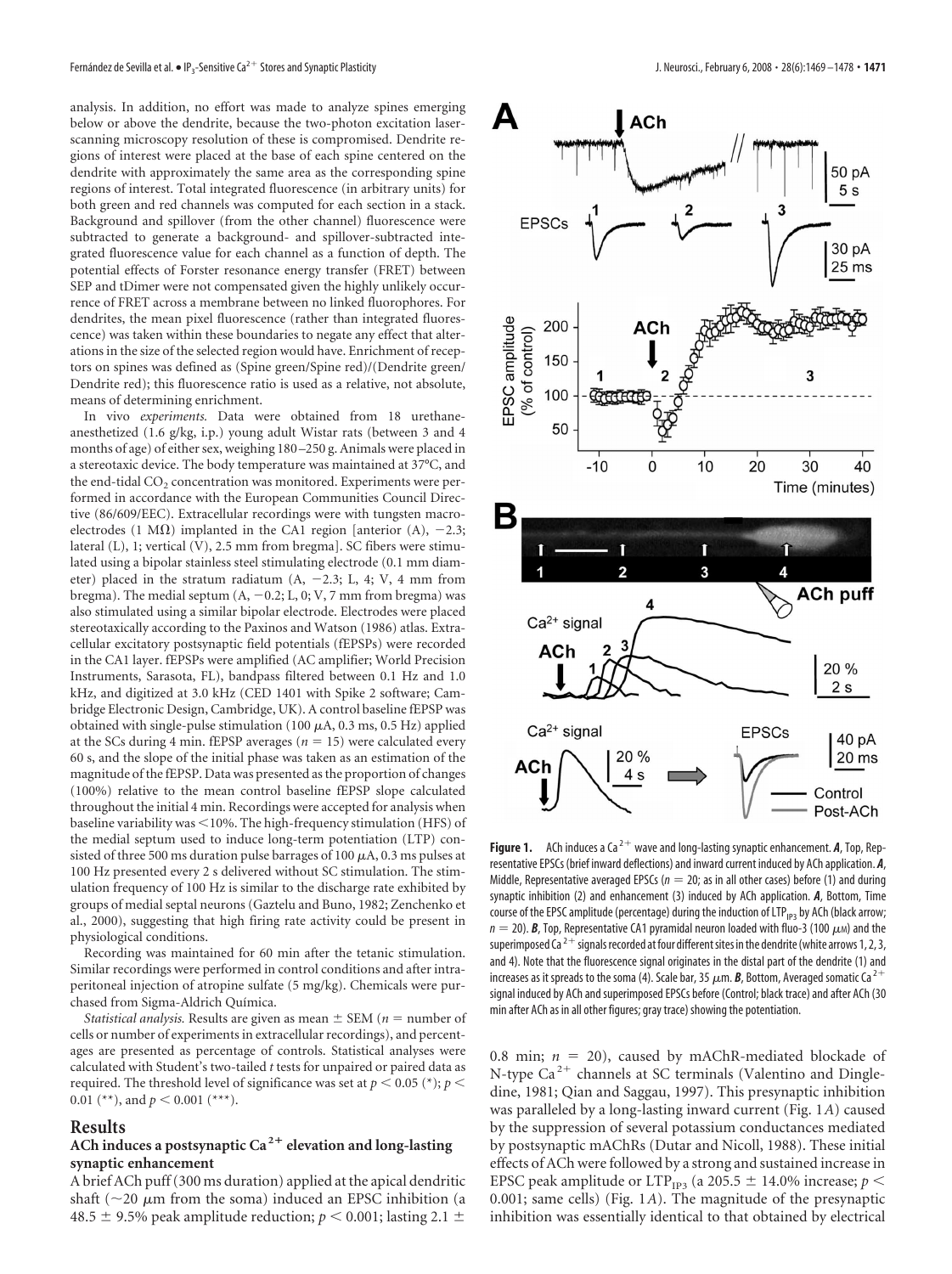stimulation of hippocampal cholinergic afferent fibers, suggesting that the ACh puff activated a group of receptors similar to that activated by the more physiological afferent stimulation (Fernandez de Sevilla and Buno, 2003).

Simultaneous electrophysiology and  $Ca<sup>2+</sup>$  imaging revealed that the ACh puff was followed at brief delays (1.9  $\pm$  0.2 s; *n* = 20) by a strong increase of the intracellular Ca<sup>2+</sup> signal (39.5  $\pm$  5.2%;  $n = 20$  measured at the soma) that occurred in parallel with the presynaptic inhibition and with the initial portion of the longlasting inward current. The  $Ca^{2+}$  elevations induced by the ACh puffs always preceded (6.2  $\pm$  2.6 min) the onset of the synaptic enhancement (Fig. 1*B*, Control), started distally in the apical dendrite, usually at the first branch point far ( $\sim$ 150  $\mu$ m) from the ACh application site, and rapidly propagated to the soma at a constant speed of  $\sim$  100.5  $\pm$  20.7  $\mu$ m·s<sup>-1</sup> (*n* = 20) (Fig. 1*B*; see supplemental video 1, available at www.jneurosci.org as supplemental material). The  $Ca^{2+}$  signal gradually increased in duration on its way to the soma (analyzed from similar areas of interest along the apical dendritic shaft and soma). The Ca<sup>2+</sup> signal in the apical dendrite  $\sim$ 150  $\mu$ m from the soma had a  $\Delta F/F_0$  of  $10.5 \pm 2.1\%$  and lasted  $1.5 \pm 0.2$  s ( $n = 20$ ), whereas the large prolonged somatic Ca<sup>2+</sup> signal had a  $\Delta F/F_0$  of 39.5  $\pm$  5.2% and lasted 10.2  $\pm$  2.0 s (same cells). The mean total duration of the  $Ca<sup>2+</sup>$  signal from its onset at the dendritic branch point to its termination at the soma was 13.8.  $\pm$  2.6 s (same cells) (Fig. 1*B*).

# The postsynaptic  $Ca^{2+}$  elevation and long-lasting synaptic **enhancement require activation of M1 mAChR**

Activation of mAChRs may facilitate the induction of LTP with conventional stimulation protocols, and forms of LTP may be induced by activation of mAChRs (see Introduction). We tested the effects of the wide-spectrum mAChR antagonist atropine (0.3  $\mu$ M) that suppressed both the Ca<sup>2+</sup> wave and the LTP<sub>IP3</sub>, (data not shown) and of the specific M1 mAChR antagonist pirenzepine (75 nM). Blockade of M1 mAChRs with pirenzepine suppressed the  $Ca^{2+}$  wave and the persistent synaptic enhancement normally produced by the ACh puff (Fig. 2*A*). Therefore, EPSCs recorded before and after the ACh challenge were essentially identical ( $p > 0.05$  in both cases;  $n = 8$ ) under pirenzepine (Fig. 2*B*). Both atropine and pirenzepine suppressed the initial presynaptic inhibition without modifying control synaptic responses ( $p > 0.05$  in both cases;  $n = 10$  and  $n = 8$ , respectively). The long-lasting inward current was also suppressed by atropine, whereas it was insensitive to pirenzepine (data not shown).

Superfusion with the M2 mAChR antagonist methoctramine  $(1 \mu)$  or with the  $\alpha$ -7 nicotinic receptor antagonist MLA (0.1)  $\mu$ M) did not modify the initial presynaptic inhibition, the longlasting inward current, the LTP<sub>IP3</sub>, nor the Ca<sup>2+</sup> wave induced by ACh (Fig. 2*A*,*B*) ( $p > 0.05$ ;  $n = 8$ ). However, when methoctramine was coapplied with pirenzepine, the long-lasting inward current was abolished (data not shown). To completely rule out a possible role of nAChRs, we applied higher doses of MLA (up to 125  $\mu$ M;  $n = 6$ ), and results were the same as those obtained with the lower doses (data not shown).

The above results are consistent with the initial inhibition, the rise of the intracellular Ca<sup>2+</sup> signal, and the LTP<sub>IP3</sub> being exclusively caused by activation of M1 mAChRs.

## **Both the Ca <sup>2</sup> wave and the long-lasting synaptic enhancement are mediated by IP3**

The induction of many forms of long-lasting enhancement (e.g., LTP at SC synapses) requires the activation of NMDARs and  $Ca<sup>2+</sup>$  influx through NMDAR/channels (Malenka et al., 1989;



**Figure 2.** The postsynaptic Ca<sup> $2+$ </sup> elevation and long-lasting synaptic enhancement require M1 mAChR activation.  $A$ , Averaged somatic Ca<sup>2+</sup> signal induced by ACh and the superimposed EPSCs before (Control; black trace) and after ACh (gray trace) during superfusion with pirenzepine (75 nm), MLA (0.1  $\mu$ m), and methoctramine (1  $\mu$ m). **B**, Summary data showing the ACh effect on the somatic Ca<sup>2+</sup> signal (white bars) and post-ACh EPSC amplitude (black bars) in control ACSF ( $n=$  20) and when pirenzepine ( $n=$  8;  $p$   $>$  0.05), MLA ( $n=$  8;  $p$   $<$  0.01), and methoctramine ( $n = 8; p < 0.01$ ) were added.

Zucker, 1999). However, inhibition of NMDARs with APV (50  $\mu$ <sub>M</sub>) did not modify this synaptic enhancement ( $p > 0.05$ ;  $n = 7$ ) (Fig. 3*A*). In this situation of isolation of the AMPA component of EPSCs (EPSC<sub>AMPA</sub>), the magnitude and time course of the synaptic enhancement induced by the ACh puff were essentially identical to those in control conditions. Pirenzepine also suppressed LTP<sub>IP3</sub> of the EPSC<sub>AMPA</sub> isolated under block of NMDARs with APV (50  $\mu$ M;  $p > 0.05$ ;  $n = 6$ ) (data not shown). Metabotropic glutamate receptors (mGluRs) have been shown to facilitate the induction of LTP (Cohen et al., 1998) and could contribute to this synaptic enhancement. However, MCPG (1 mM), a wide-spectrum mGluR antagonist, did not suppress this synaptic enhancement ( $p > 0.05$ ;  $n = 6$ ) (data not shown). Therefore, this synaptic enhancement does not rely on the activation of NMDARs or mGluRs.

The Ca<sup>2+</sup> signal and the subsequent  $LTP_{IP3}$  were insensitive to blockade of NMDARs with APV (50  $\mu$ M;  $n = 7$ ;  $p > 0.05$ ) and to intracellular loading with ruthenium red (400  $\mu$ M RuRed; *n* = 7;  $p > 0.05$ ) that inhibits Ca<sup>2+</sup> release from ryanodine-sensitive ER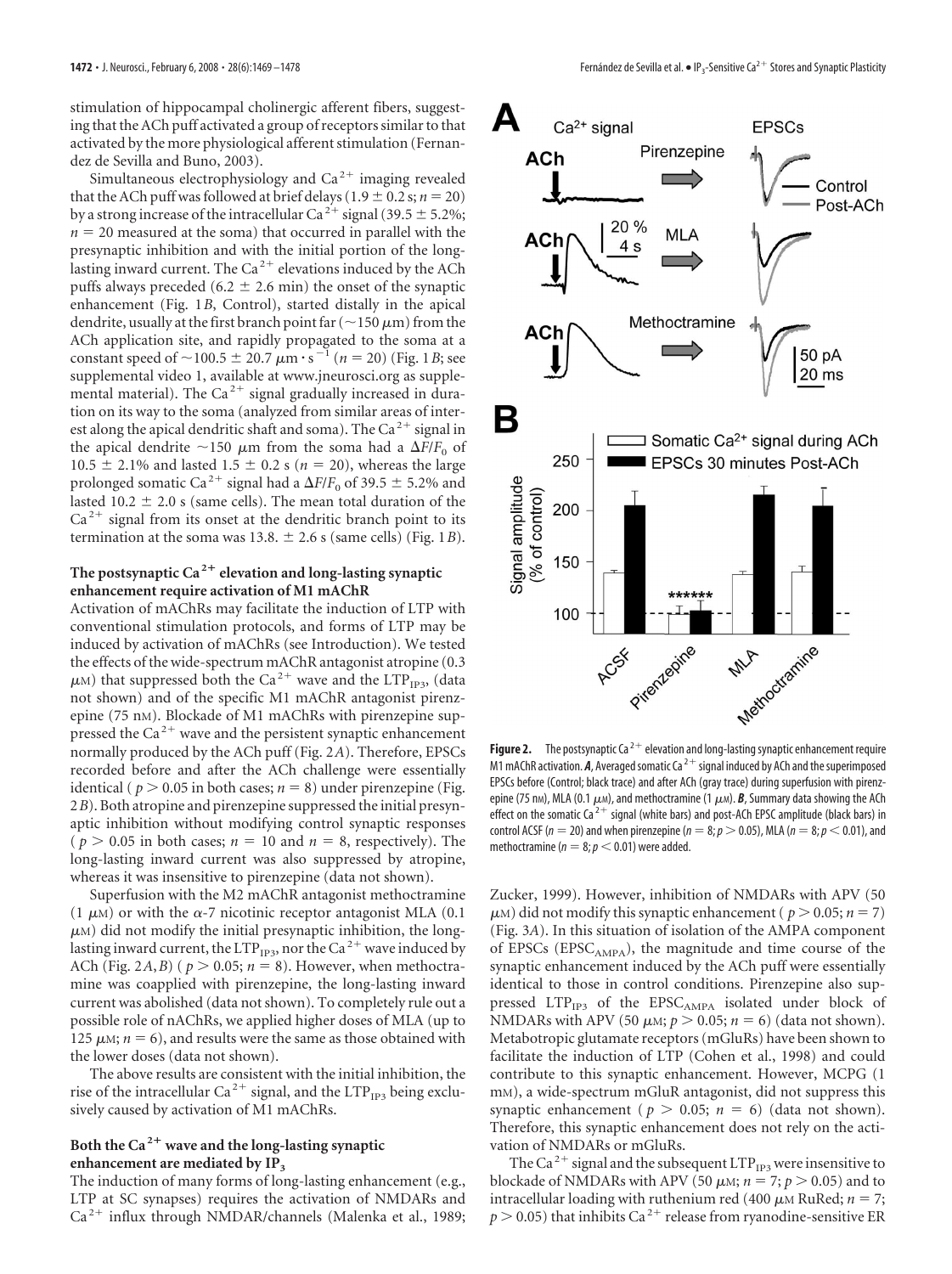

**Figure 3.** Both the Ca<sup>2+</sup> wave and the long-lasting synaptic enhancement are mediated by IP<sub>3</sub>. A, Summary data showing the ACh effect on the somatic Ca<sup>2+</sup> signal (white bars) and post-ACh EPSC amplitude (black bars) in control ACSF (*n* = 20), BAPTA (50 mm in the pipette solution;  $n=6$ ), APV (50  $\mu$ m;  $n=7$ ), ruthenium red (400  $\mu$ m RuRed in the pipette solution;  $n=7$ ), and heparin (5 mg/ml in the pipette solution;  $n = 8$ ). Note the close relationship between the Ca<sup>2+</sup> signal and the EPSC potentiation. The LTP<sub>IP3</sub> induced by ACh is only prevented when the Ca<sup>2+</sup> signal is blocked with heparin or BAPTA. *B*, Top, Representative somatic<br>Ca<sup>2+</sup> signal induced by IP<sub>2</sub> uncaging (100  $\mu$ M) and superimposed control EPSC (black  $\bar{C}$  signal induced by IP<sub>3</sub> uncaging (100  $\mu$ m) and superimposed control EPSC (black trace) and 30 min after uncaging (gray trace) during LTP. **B**, Bottom, Time course of the EPSC amplitude changes (percentage) during the induction of LTP<sub>IP3</sub> by IP<sub>3</sub> uncaging ( $n = 7$ ). *C*, Left, Representative Ca<sup>2+</sup> signals induced by ACh application (5 min after breaking the seal), IP<sub>3</sub> uncaging (10 min later), and superimposed control EPSC (black trace) and 30 min after uncaging (gray trace) during LTP. *C*, Right, Time course of the EPSC amplitude (percentage) during the induction of LTP<sub>IP3</sub> by ACh (black arrow;  $n=6$ ) and by IP<sub>3</sub> uncaging (black ray). Note the occlusion between the potentiation induced by the Ach "puff" and the one induced by IP<sub>3</sub> uncaging.

stores (Fig. 3*A*). A dominant and widespread action of M1 and M3 mAChR activation is the release of  $Ca^{2+}$  from IP<sub>3</sub>-sensitive ER stores via activation of IP<sub>3</sub>Rs (Power and Sah, 2002). Intracellular dialysis with heparin (5 mg/ml), an antagonist of IP<sub>3</sub>Rs, suppressed both the Ca<sup>2+</sup> signal and the LTP<sub>IP3</sub> (Fig. 3*A*) ( $n = 8$ ;  $p > 0.05$ ). Depletion of Ca<sup>2+</sup> stores with extracellular thapsigargin (1  $\mu$ M;  $n = 4$ ; data not shown) and intracellular Ca<sup>2+</sup> chelation by BAPTA loading (50 mM in the pipette solution) also suppressed the Ca<sup>2+</sup> signal and the LTP<sub>IP3</sub> ( $n = 6$ ;  $p > 0.05$ ) (Fig. 3*A*).

Therefore, the above results imply that a rise in intracellular  $Ca<sup>2+</sup>$  released from IP<sub>3</sub>-sensitive ER stores preceded and was required for the induction of LTP<sub>IP3</sub>. In contrast, neither a contribution from ryanodine-sensitive Ca<sup>2+</sup> stores nor of Ca<sup>2+</sup> influx through NMDAR/channels were essential to generate  $LTP_{IP3}$ .

In view of the above results, we tested the effects of photolysis of caged IP<sub>3</sub> that releases Ca<sup>2+</sup> from IP<sub>3</sub>-sensitive ER stores via direct activation of  $IP_3Rs$  without participation of synthesis of IP<sub>3</sub>. Uncaging of IP<sub>3</sub> induced a large, brief, synchronous rise in intracellular  $Ca^{2+}$  that had a larger magnitude at the soma than the apical dendrite (by 33.1  $\pm$  9.7%; *p* < 0.01; *n* = 7). The Ca<sup>2+</sup> rise was followed by synaptic enhancement (by  $160.2 \pm 9.7\%$ ;  $p < 0.05$ ;  $n = 7$ ) with characteristics essentially identical to the one induced by ACh puffs (Fig. 3*B*; see supplemental video 2,

available at www.jneurosci.org as supplemental material). In contrast,  $IP<sub>3</sub>$  uncaging did not induce an inward current (data not shown) and was not preceded by presynaptic inhibition of EPSCs (Fig. 3*B*). Therefore, these results are consistent with a functional relationship between the activation of  $IP_3$ -sensitive stores, the subsequent release of  $Ca^{2+}$ , and the induction of the  $LTP_{IP3}$ . In addition, these results suggest that neither depolarization nor the initial presynaptic inhibition are required for the induction of LTP<sub>IP3</sub>.

We also analyzed the possible occlusion between the  $LTP_{IP3}$  induced by the ACh puff and that generated by the uncaging of  $IP<sub>3</sub>$ . We loaded cells with the caged  $IP<sub>3</sub>$  and recorded a control stable baseline EPSC during the first 5 min after breaking the seal. An ACh puff was then delivered to induce the  $LTP_{IP3}$ , and 10 min later, when the EPSC amplitude had increased  $(205.2 \pm 15.6\% \text{ of controls}; p < 0.001; n =$ 6), we flashed the loaded cell to uncage the IP<sub>3</sub>. The IP<sub>3</sub> uncaging did not modify the LTP<sub>IP3</sub> induced by the ACh puff (215.2  $\pm$ 17.6% of controls;  $p > 0.05$ ;  $n = 6$ ) (Fig. 3*C*). These results imply an occlusion between both methods of LTP induction, suggesting that they share common postsynaptic mechanisms where activation of  $IP<sub>3</sub>Rs$  is required.

Finally, to determine whether the LT- $P_{IP3}$  was present at more physiological temperatures, we repeated the above analysis at 32°C. ACh induced similar postsynaptic Ca<sup>2+</sup> elevations and long-lasting enhancements of synaptic transmission that

were blocked by pirenzepine at the higher temperature of 32°C. In addition, IP<sub>3</sub> uncaging also induced the LTP<sub>IP3</sub> at  $32^{\circ}$ C (see supplemental Fig. 1, available at www.jneurosci.org as supplemental material), suggesting that similar mechanisms could be present in the natural condition.

## LTP<sub>IP3</sub> is paralleled by an increased expression of AMPARs in **dendritic spines**

Changes in postsynaptic responsiveness to presynaptically released glutamate might be mediated by a change in AMPAR number at the postsynaptic membrane (Malinow and Malenka, 2002). To determine whether AMPARs are inserted during the cholinergically induced LTP<sub>IP3</sub>, we analyzed the effect of ACh on the content of recombinant AMPAR at the surface of spines of CA1 pyramidal neurons (Fig. 4). We expressed GluR1 or GluR2 tagged with the SEP, a pH-sensitive form of green fluorescence protein that marks surface AMPA receptors (Ashby et al., 2004; Kopec et al., 2006) using a Sindbis virus. CA1 pyramidal neurons infected with Sindbis virus-expressing GluR1-SEP subunit and t-dimer red protein were visualized before (control) and 30 min after ACh application (post-ACh) using the two-photon microscope (Fig. 4*A*). ACh induced an increase in the spine green fluorescence signal (133.9  $\pm$  8.0%;  $p < 0.001$ ;  $n = 145$  spines, 8 cells) without significant changes in the spine red signal (112.2  $\pm$ 8.2%;  $p > 0.05$ ; same cells) nor in the red and green dendritic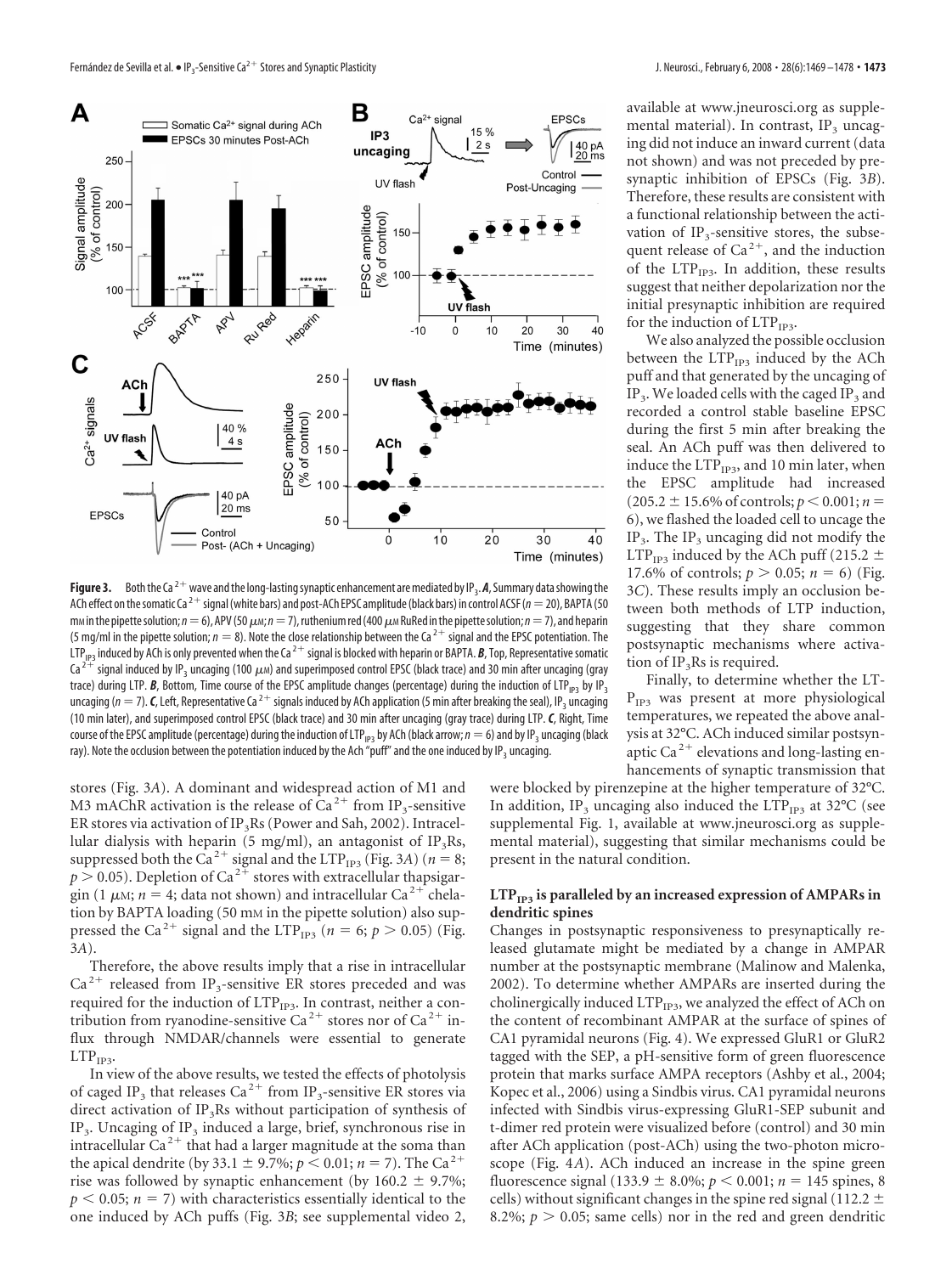

**Figure 4.** ACh causes insertion of AMPARs in dendritic spines. *A*, Images of representative spines, expressing GluR1-SEP (top), GluR2-SEP (bottom), and t-dimer red protein, before (Control) and after ACh. Scale bar, 1  $\mu$ m. Note the increase in the yellow signal 30 min after application of ACh in both GluR1- and GluR2-expressing spines without changes in spine volume. *B*, Summary data showing the ACh effect on the content of GluR1 (black circles;  $n=145$  spines, 8 cells;  $p <$  0.001) and GluR2 (white circles;  $n =$  75 spines, 6 cells;  $p <$  0.01) on the spines.

fluorescence signal ( $p > 0.05$ ), indicating an increase of new GluR1 AMPARs at the spine surface without changes in the spine volume (Fig. 4*B*). Moreover, in similar experiments using the GluR2-SEP subunit, ACh induced an increase of GluR2 AMPARs at the spine surface (spine green fluorescence signal, 128.6  $\pm$ 5.12%;  $p < 0.01$ ;  $n = 75$  spines, 6 cells) (Fig. 4*B*) without significant changes in the spine or dendrite red signal, nor in the dendrite green signal ( $p > 0.05$ ; same cells). Therefore, ACh induced the insertion of both GluR1 and GluR2 AMPARs at the spine surface of CA1 pyramidal neurons.

Together the above results suggest that the  $LTP_{IP3}$  induced by the ACh puff was caused by an increase in the number of AMPARs expressed at the spines of CA1 pyramidal neurons.

#### Absence of presynaptic contribution to the LTP<sub>IP3</sub>

We analyzed whether  $LTP_{IP3}$  had a presynaptic component (Castillo et al., 2002) analyzing the changes in PPRs that are a sign of modifications in the release probability of the presynaptic terminal (Zucker, 1999; Fernandez de Sevilla et al., 2002; Oertner et al., 2002). Control PPRs were characterized by paired-pulse facilitation in which the second EPSC (R2) was larger than the first (R1), indicating that the group of stimulated synapses had on the average a low release probability. There were no modifications of the PPR with LTP<sub>IP3</sub> ( $p > 0.05; n = 15$ ) (Fig. 5*A*), consistent with



Figure 5. Absence of presynaptic contribution to the LTP<sub>IP3</sub>. A, Left, Superimposed representative EPSCs evoked by paired pulse stimulation before (control; black trace) and after ACh (gray trace) and the EPSCs scaled to show the lack of modification in the PPR. *A*, Right, Summary data (*n* 15) showing the PPR (R2/R1; as a percentage of control). *B*, Top, Representative averaged extracellular responses before (1), 3 min after ACh (2), and  $\sim$ 30 min after ACh (3). Note the absence of modification of the fiber volley. *B*, Bottom, Time course of the fEPSP slope (black circles) and fiber volley amplitude (white circles) during the initial inhibition and subsequent LTP<sub>IP3</sub> after the ACh puff (black arrow;  $n = 15$ ).

the lack of a presynaptic contribution. However, during the initial presynaptic inhibition, there was a transient increase in the PPR (data not shown) reflecting the decrease in the release probability as a result of the activation of presynaptic mAChRs (Fernandez de Sevilla et al., 2002; Cabezas and Buno, 2006).

A possible increase in the excitability of the SC axons, leading to an increased number of SC axons recruited by a stimulating electrode, could account for the increased synaptic transmission induced by the ACh puff. To test this possibility, we recorded extracellularly the fiber volley and the fEPSP evoked by SC stimulation before, during, and 30 min after the ACh puff applied close to the recording electrode ( $\sim$ 250  $\mu$ m) at the stratum pyramidal–radiatum border (Fig. 5*B*, Control, during ACh, and Post-ACh, respectively). The fEPSP slope was initially reduced (47.5  $\pm$ 7.4%;  $p < 0.001$ ;  $n = 15$ ) and later potentiated (207.3  $\pm$  11.9%;  $p < 0.001$ ;  $n = 15$ ) by the ACh puff; in contrast, the fiber volley, which records the number of presynaptic fibers activated, remained unaltered throughout the experiment ( $p > 0.5$ ;  $n = 15$ ) (Fig. 5*B*).

Together these results suggest that LTP<sub>IP3</sub> is exclusively mediated through postsynaptic mechanisms. LTP<sub>IP3</sub> persisted up to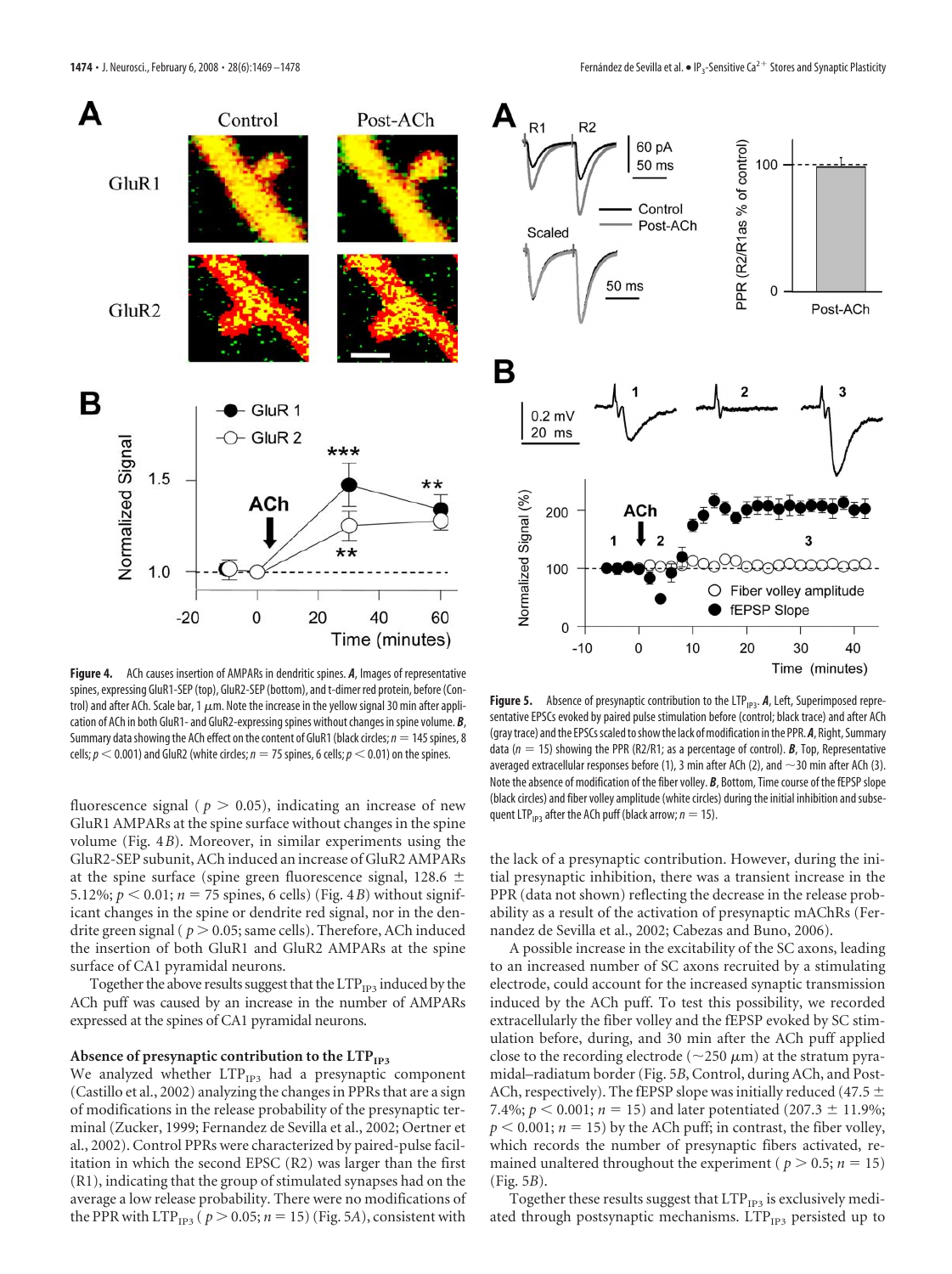



Figure 6. LTP<sub>IP3</sub> does not require presynaptic and postsynaptic action potentials. A, Top, Representative recording showing the EPSCs in control (1), their absence after blockade of sodium channels with TTX (100 nm), and the slow inward current evoked by ACh application (2). Note the sustained EPSC potentiation recorded after 30 min of TTX washout (3; Post-ACh). *A*, Bottom, EPSCs recorded at 1, 2, and 3. **B**, Time course of the EPSC amplitude (percentage) during TTX, the induction of LTP<sub>IP3</sub> by ACh (black arrow;  $n = 10$ ), and washout in control solution.

4 h, a duration that is similar to the LTP induced by classical HFS of SCs (Malenka and Bear, 2004) (see supplemental Fig. 1, available at www.jneurosci.org as supplemental material).

#### LTP<sub>IP3</sub> does not require correlated AP activity

A property that typifies the induction of the classical LTP, the "Hebbian principle" ( $LTP<sub>H</sub>$ ), is the need for correlated presynaptic and postsynaptic action potential (AP) activity. Therefore, to identify whether this rule was applicable to this form of LTP, we inhibited voltage-gated Na<sup>+</sup> channels with TTX (100 nm), which blocks both presynaptic and postsynaptic APs and prevents evoked and spontaneous synaptic activity (Fig. 6*A*,*B*). When SC EPSCs and postsynaptic APs (tested with brief depolarizing pulses) had disappeared, we applied the ACh puff. The typical long-lasting inward current (Fig.  $6A$ ) and  $Ca^{2+}$  signal were evoked by the ACh puff (data not shown). After TTX washout, the EPSC gradually recovered, and  ${\sim}$  25 min later, a strong LTP $_{\rm IP3}$ was induced (by 201.3  $\pm$  8.5%;  $p < 0.001$ ;  $n = 10$ ). A similar superfusion of TTX in control conditions in the absence of the ACh challenge did not modify EPSCs after a washout (data not shown;  $p > 0.05$ ;  $n = 6$ ). These results indicate that inhibition of

**Figure 7.** LTP<sub>IP3</sub> and LTP<sub>H</sub> can be superimposed. **A**, Representative extracellular recordings in control (1), after HFS of SCs (2), after an ACh puff (3), and during LTP<sub>IP3</sub> (4). The effects of blockade of EPSC<sub>AMPA</sub> with 20  $\mu$ M CNQX (5) and of voltage-gated Na  $^+$  conductances by 100 nM TTX (6) are also shown. *B*, Time course of the fEPSP slope and fiber volley amplitude (filled and open circles, respectively) in control (1), during the LTP $_H$  (2) induced by HFS and the LTP $_{IP3}$  (4) induced by an ACh puff, and during CNQX (5) and TTX (6;  $n = 6$ ).

voltage-gated Na<sup> $+$ </sup> channels and of presynaptic and postsynaptic AP activity did not contribute to  $LTP_{\text{IP3}}$ .

## $LTP_{IP3}$  and  $LTP_H$  can be superimposed

The possible interactions between LTP<sub>IP3</sub> and the classical homosynaptic  $LTP<sub>H</sub>$  induced by HFS could have important functional implication. With extracellular recordings of fEPSPs that preserve the intracellular mechanisms required to induce the LTP otherwise dialyzed during prolonged whole-cell recordings, we induced  $LTP_H$  by stimulating a group of SCs with 30 barrages (50 Hz, 1 s) at 0.5 Hz. When  $\text{LTP}_\text{H}$  had stabilized  $\sim$ 25 min later (at 209.1  $\pm$  25.1% of control values;  $p < 0.001; n = 6$ ), we applied an ACh puff as described above (Fig. 7*B*, filled circles). The ACh puff first evoked the initial presynaptic inhibition of the fEPSPs, but of much longer duration  $(\sim 10 \text{ min})$  than that observed in the absence of a previous LTP<sub>H</sub>. The inhibition was followed by an LTP<sub>IP3</sub> that reached values of 490.1  $\pm$  25.8% of controls (  $p <$ 0.001;  $n = 6$ ). The first LTP induction protocol enhanced fEPSP slopes by  $\sim$ 200%, and the second augmented fEPSPs an extra  $\sim$ 200%, the LTP reaching a final value of  $\sim$ 400%. Although in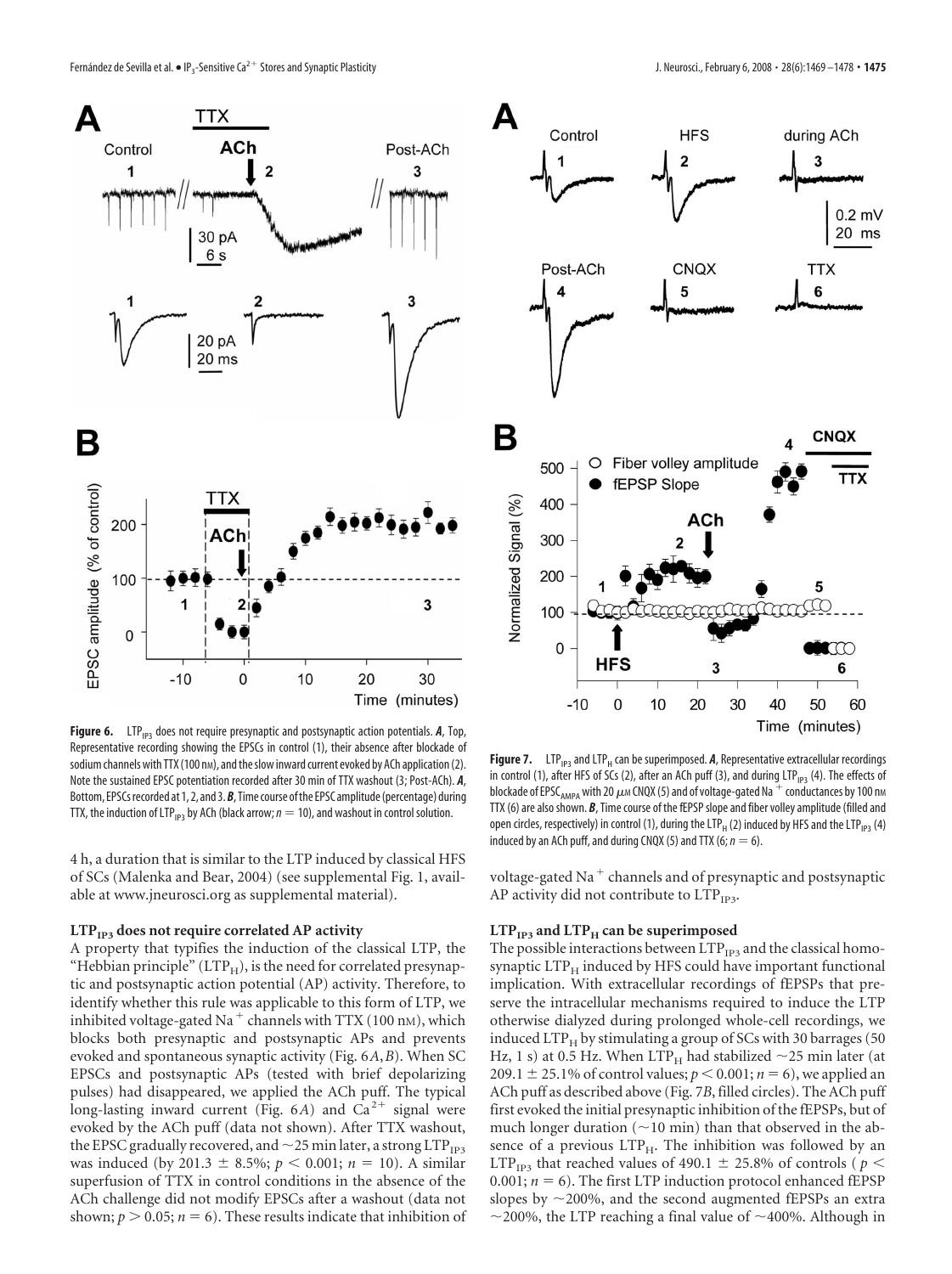these experiments  $LTP<sub>H</sub>$  was not saturated, we can conclude that within the amplitudes analyzed both types of LTP tended to add linearly. We checked that the presynaptic fiber volley remained unchanged throughout the recording and when fEPSPs were inhibited with CNQX (20  $\mu$ M). Finally, we applied 100 nM TTX that completely blocked the presynaptic fiber volley (Fig. 7*B*, open circles).

Therefore, the classical homosynaptic  $LTP_H$  and  $LTP_{IP3}$  can be superimposed. LTP<sub>IP3</sub> may serve to ensure an increased synaptic efficacy not requiring activation of glutamatergic synapses and therefore not restricted to the activated synapses but localized close to the site at which mAChRs were activated. In contrast,  $LTP<sub>H</sub>$  requires the activation of glutamatergic synapses and is restricted to the activated synapses. Therefore, the two regulatory mechanisms may coexist and perform different functions in the same neurons.

## **An atropine-sensitive long-lasting synaptic enhancement can be induced** *in vivo* **by stimulation of the medial septum**

We tested the effects of tetanic stimulation of medial septum cholinergic neurons on CA1 fEPSPs evoked by SC stimulation. The averaged fEPSP recorded in control conditions showed stable onset slopes throughout SC stimulation at 0.5 Hz during 70 min (Fig. 8*C*). Tetanic stimulation of the medial septum with three 500-msduration pulse barrages of 100  $\mu$ A, 0.3 ms pulses at 100 Hz presented every 2 s increased the SC fEPSP slope (Fig. 8*B*). The facilitation of the fEPSP slope was maxi-

mal 5 min after tetanic stimulation and was stable (210  $\pm$  19.9%) of controls;  $p < 0.01$ ;  $n = 6$ ) for the remainder of the experiment that lasted up to 60 min (Fig. 8*C*), a result consistent with the properties of an LTP (Malenka and Bear, 2004). To determine whether the LTP induced by the tetanic stimulation of the medial septum was mediated via activation of mAChRs, atropine was applied (5 mg/kg, i.p.) 10 min before the medial septum stimulation. In these conditions a modest facilitation of the SC fEPSP slope of 130.5  $\pm$  11.2% was evoked (Fig. 8*C*) ( $p < 0.05$ ;  $n = 6$ ). The reported brief and transient reduction of synaptic efficacy that followed septal stimuli during *in vivo* experiments (Rovira et al., 1983) was not observed in our study, most likely because this depression lasts 20 s, and its amplitude is at most 20% of the control fEPSP amplitude. Therefore, although possibly present in our experiments, the inhibition remained undetected because we averaged 1 min epochs, which possibly include the onset of LTP, thus canceling out the inhibition. Another possible explanation for the absence of transient depression in our experiments may arise from the slightly different septal stimulation protocols used by Rovira et al. (1983) (15 trains at 1/s of 10 pulses at 100 Hz) and by our group (3 trains at 1/2 s of 50 pulses at 100 Hz).



**Figure 8.** An atropine-sensitive long-lasting synaptic enhancement induced*in vivo*by stimulation of the medial septum. *A*, Schematic diagram of the experimental setup showing a stimulating electrode placed in the septum (Septum St), another stimulating electrode placed in the CA3 region (SC St), and the recording electrode placed in the CA1 region (Recording). *B*, Top, Representative extracellular recordings in control (black trace) and after stimulation of the medial septum (gray trace). **B**, Bottom, Same as top, but under atropine (5 mg/kg). *C*, Time course of the fEPSP slope (percentage) in control (white circles), when septum is stimulated (black circles), and when septum is stimulated under atropine (gray triangles;  $n = 6$ ).

# **Discussion**

We describe novel mechanisms that mediate a long-lasting synaptic enhancement or  $LTP_{IP3}$  that is triggered both by a brief ACh puff applied at the apical dendrite and by stimulation of cholinergic septohippocampal afferents.  $LTP_{IP3}$  is expressed postsynaptically and requires the activation of M1 mAChRs, production of IP<sub>3</sub>, and release of Ca<sup>2+</sup> from IP<sub>3</sub>-sensitive stores by the activation of IP<sub>3</sub>Rs. LTP<sub>IP3</sub> does not need activation of NMDARs, does not comply with the "Hebbian" principle, and can be induced *in vivo* by tetanic stimulation of the medial septum.

A potentiation of SC EPSPs induced by carbachol (CCh) has been described by Auerbach and Segal (1994, 1996). In contrast with our results, the potentiation described by those authors was mediated via activation of M2 mAChRs and mainly caused by an enhancement of an NMDA component. The discrepancy between our results and those of Auerbach and Segal (1994, 1996) could reside in the prolonged presence of CCh in their case that may have stimulated both intracellular and circuit mechanisms not activated by the transient localized pulses of ACh used by us. Another possible cause is that muscarinic innervation of CA1 pyramidal cells changes markedly during development (Amenta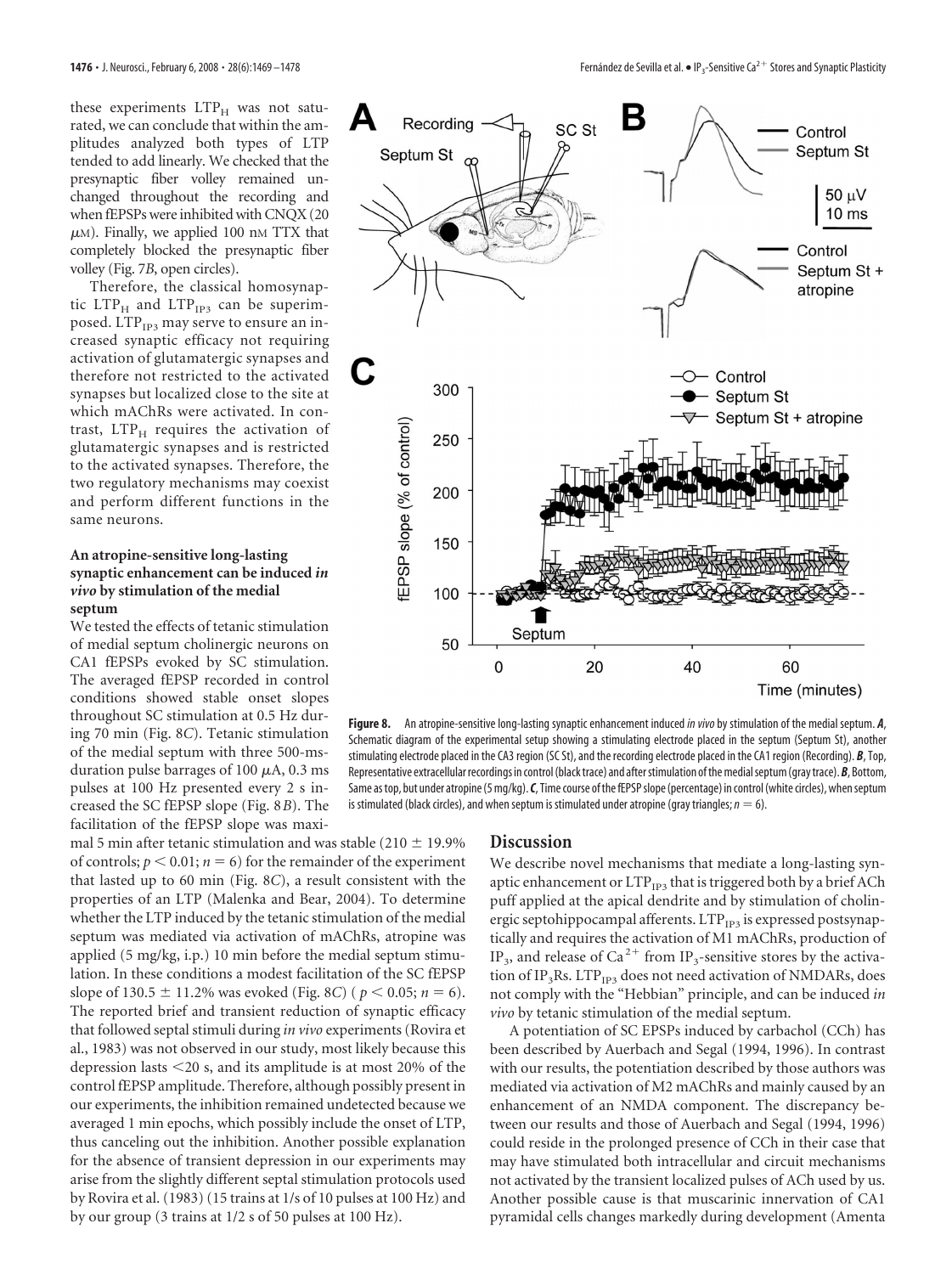et al., 1995), and the rats used by Auerbach and Segal were much older ( $>$ 7 weeks and up to 36 months) than our sample (14–16 d). A specific potentiation of the NMDA component induced by ACh and mediated by M2 mAChRs and  $IP<sub>3</sub>$  production has also been reported (Markram and Segal, 1990). This potentiation is also different from the  $LTP_{IP3}$  reported here because it is shortlived and required activation of NMDARs. Higher CCh concentrations than those used by Auerbach and Segal (1994, 1996) may induce long-term depression (LTD) in the rat visual cortex and hippocampus*in vitro* via activation of M1 mAChRs (Kirkwood et al., 1999; Scheiderer et al., 2006). However, in contrast to the  $LTP_{IP3}$ , this LTD requires activation of NMDARs and correlated presynaptic and postsynaptic activity.

We show that the  $LTP_{IP3}$  is closely linked to the genesis of  $Ca<sup>2+</sup>$  waves in the apical dendrites of CA1 pyramidal cells and that BAPTA loading, intracellular heparin, and thapsigargin, which inhibit Ca<sup>2+</sup> waves and the increase of the intracellular  $Ca<sup>2+</sup>$  concentration, suppress LTP<sub>IP3</sub>. In contrast, inhibition of  $Ca<sup>2+</sup>$  release from ryanodine-sensitive ER stores with ruthenium red and inhibition of  $Ca^{2+}$  influx by inhibiting NMDARs with APV did not interfere with the Ca<sup>2+</sup> signals, nor with LTP<sub>IP3</sub>. Moreover,  $\mathrm{LTP}_\mathrm{IP3}$  does not require membrane depolarization or  $Ca<sup>2+</sup>$  influx through voltage-gated  $Ca<sup>2+</sup>$  channels because both are absent in the  $LTP_{IP3}$  induced by  $IP_3$  uncaging. Therefore, the intracellular Ca<sup>2+</sup> elevations required to induce this form of LTP were via Ca<sup>2+</sup> release from IP<sub>3</sub>-sensitive ER stores.

The ER itself is thought to extend to all parts of the dendritic arbor and spines in Purkinje and CA1 pyramidal neurons (Spacek and Harris, 1997). These localizations agree with the sites that express IP<sub>3</sub>Rs in those cells (Sharp et al., 1993). ACh puffs triggered dendrosomatic Ca<sup>2+</sup> waves with a delay, whereas IP<sub>3</sub> uncaging produced a rapid synchronous  $Ca^{2+}$  elevation at the apical dendritic shaft and soma. The limiting factor in the delay between the ACh puff and the  $Ca^{2+}$  rise could be the time required for the production of IP<sub>3</sub>, whereas the activation of mAChRs and IP<sub>3</sub>Rs and the subsequent Ca<sup>2+</sup> release contribute less to the delay. In addition, the differences between puffs and uncaging could indicate that  $Ca^{2+}$  waves induced by ACh puffs are not determined by the distribution of  $IP_3R$ over the ER nor by the localization of membrane mAChRs (Bardo et al., 2006). The site of origin of the  $Ca^{2+}$  waves far from the ACh application site could be caused by the positive interaction between IP<sub>3</sub> and Ca<sup>2+</sup> occurring at sites where IP<sub>3</sub> induced larger Ca<sup>2+</sup> elevations (Mak et al., 2001).

The cholinergic innervation of the CA1 region originates both from extrinsic and intrinsic cholinergic neurons (Frotscher and Leranth, 1985; Frotscher et al., 2000). In the CA1 region, cholinergic afferents terminate both on pyramidal cells and interneurons, acting mainly through muscarinic receptors in the former and nicotinic receptors in the latter (Amenta et al., 1995). Although there is widespread expression of mAChRs, particularly of the M1 subtype, in both neuronal soma and dendrites in rat hippocampal pyramidal cells (Levey et al., 1995; Power and Sah, 2002), there is also controversy regarding the contribution of the mAChR type to the different muscarinic actions in the CA1 region (Dutar and Nicoll, 1988; Ovsepian et al., 2004; Shinoe et al., 2005).

Interestingly, several neurotransmitters can enhance receptormediated activation of PLC and IP<sub>3</sub> production. Release from IP<sub>3</sub>sensitive stores,  $Ca^{2+}$  waves, and facilitation of LTP in hippocampal pyramidal cells can be induced by mGluRs activation (Cohen et al., 1998), possibly acting through intracellular cascades similar to those activated by mAChRs. Purinergic and adrenergic receptors also activate IP<sub>3</sub> production (Nishizaki and Mori, 1998). Therefore, different membrane receptors may activate the same intracellular signaling cascade. However, it remains to be determined what functional demands require signaling through the different membrane receptors to produce  $IP_3$  and the induction of enduring modifications in synaptic efficacy.

AMPAR expression at the postsynaptic membrane is highly dynamic (Malinow and Malenka, 2002; Song and Huganir, 2002; Bredt and Nicoll, 2003). The rapid mobility of AMPARs occurs in a constitutive manner, with continual turnover of AMPARs at the synaptic membrane mediated by exocytosis and endocytosis (Lin et al., 2000), as well as through lateral mobility (Triller and Choquet, 2005). However, AMPAR trafficking is also modified by synaptic activity (Lissin et al., 1999; Ehlers, 2000; Lin et al., 2000). These activity-dependent changes in AMPAR trafficking have been linked to the modulation of synaptic strength that occurs during some forms of LTP and LTD (Malinow and Malenka, 2002). Our data demonstrate that ACh induces the increase of both GluR1 and GluR2 subunits of the AMPARs at the spines of CA1 pyramidal neurons. However we cannot discard a possible increase in the conductance of preexisting surface-expressed receptors (Benke et al., 1998) as a mechanism contributing to the long-lasting increase in the  $\mathrm{EPSC}_{\mathrm{AMPA}}.$ 

In conclusion, this  $LTP_{IP3}$  is expressed postsynaptically and requires  $Ca^{2+}$  release from IP<sub>3</sub>-sensitive stores and a rise in intracellular Ca<sup>2+</sup> concentration. In contrast, it does not require depolarization or activation of voltage-gated  $Ca^{2+}$  conductances, nor of NMDARs that are indispensable to induce the classical  $LTP<sub>H</sub>$ . In addition, a similar muscarinic long-lasting enhancement of SC EPSPs may be induced by tetanic stimulation of septohippocampal cholinergic fibers, suggesting that  $LTP_{IP3}$  may be functional in the natural condition. This view is consistent with the high firing rates of medial septal neurons *in vivo* (Gogolak et al., 1968; Gaztelu and Buno, 1982). This novel  $\text{LTP}_{\text{TP3}}$  indicates that sustained modifications of synaptic efficacy may be more diverse than previously considered and reveals yet another cascade of postsynaptic events that might be present during behavior and can drive AMPARs into synapses and enhance synaptic transmission exclusively through  $Ca<sup>2+</sup>$  release from ER stores.

#### **References**

- Abe T, Sugihara H, Nawa H, Shigemoto R, Mizuno N, Nakanishi S (1992) Molecular characterization of a novel metabotropic glutamate receptor mGluR5 coupled to inositol phosphate/Ca2+ signal transduction. J Biol Chem 267:13361–13368.
- Aigner TG (1995) Pharmacology of memory: cholinergic-glutamatergic interactions. Curr Opin Neurobiol 5:155–160.
- Amenta F, Liu A, Giannella M, Pigini M, Tayebati SK, Zaccheo D (1995) Age-related changes in the density of muscarinic cholinergic M1 and M2 receptor subtypes in pyramidal neurons of the rat hippocampus. Eur J Histochem 39:107–116.
- Ashby MC, Ibaraki K, Henley JM (2004) It's green outside: tracking cell surface proteins with pH-sensitive GFP. Trends Neurosci 27:257–261.
- Auerbach JM, Segal M (1994) A novel cholinergic induction of long-term potentiation in rat hippocampus. J Neurophysiol 72:2034 –2040.
- Auerbach JM, Segal M (1996) Muscarinic receptors mediating depression and long-term potentiation in rat hippocampus. J Physiol 492:479 – 493.
- Bardo S, Cavazzini MG, Emptage N (2006) The role of the endoplasmic reticulum Ca2+ store in the plasticity of central neurons. Trends Pharmacol Sci 27:78 – 84.
- Benke TA, Luthi A, Isaac JT, Collingridge GL (1998) Modulation of AMPA receptor unitary conductance by synaptic activity. Nature 393:793–797.
- Blokland A (1995) Acetylcholine: a neurotransmitter for learning and memory? Brain Res Brain Res Rev 21:285–300.
- Borde M, Cazalets JR, Buno W (1995) Activity-dependent response depression in rat hippocampal CA1 pyramidal neurons in vitro. J Neurophysiol 74:1714 –1729.
- Bredt DS, Nicoll RA (2003) AMPA receptor trafficking at excitatory synapses. Neuron 40:361–379.